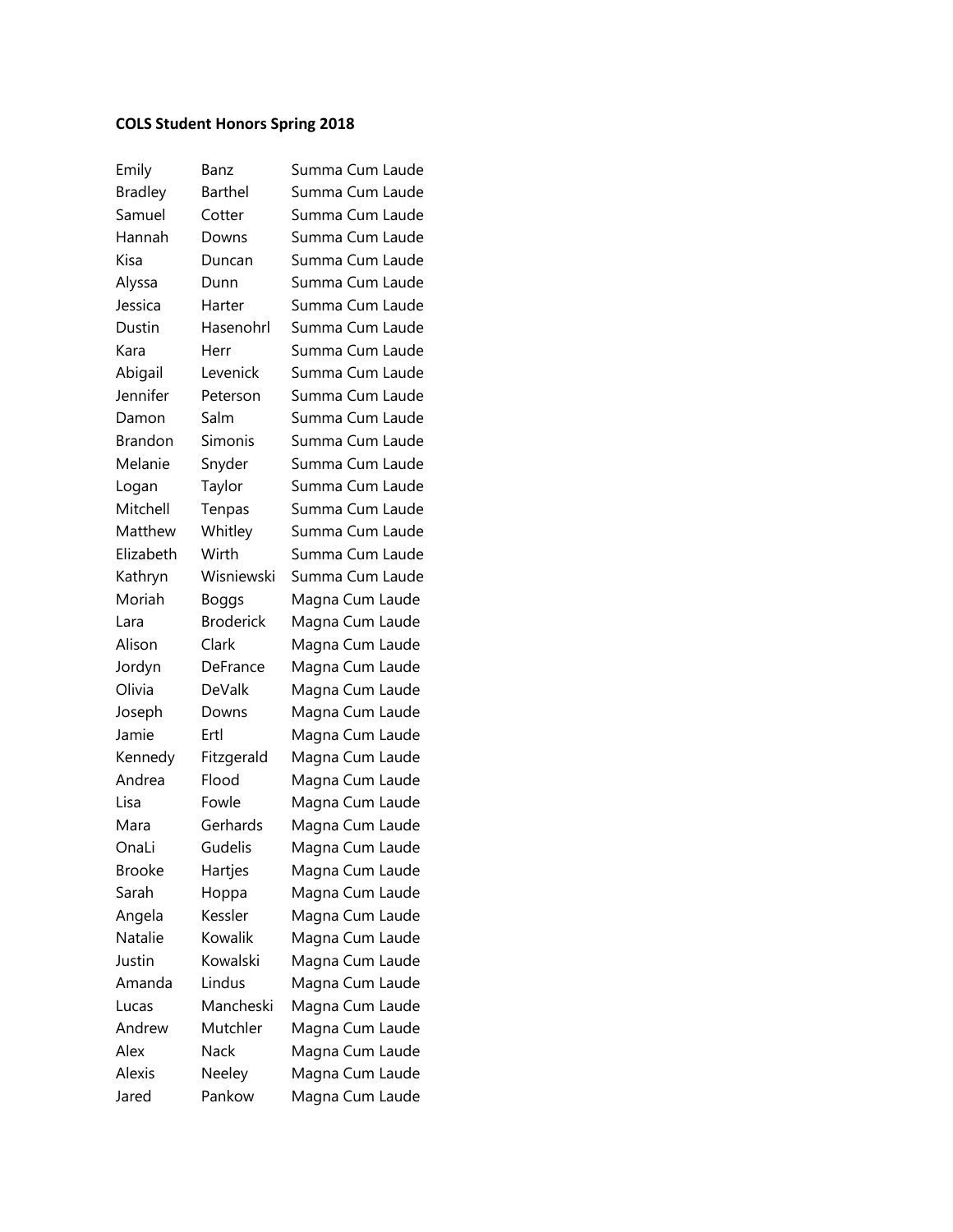| Olivia        | Petrie           | Magna Cum Laude |
|---------------|------------------|-----------------|
| Kelsey        | Phillips         | Magna Cum Laude |
| Jessica       | Pilsner          | Magna Cum Laude |
| Christofer    | Rasmussen        | Magna Cum Laude |
| Karli         | Reimer           | Magna Cum Laude |
| <b>Brady</b>  | Simenson         | Magna Cum Laude |
| Loralee       | Snodgrass        | Magna Cum Laude |
| Kayla         | <b>Stelse</b>    | Magna Cum Laude |
| Cole          | Walli            | Magna Cum Laude |
| Tristan       | Watson           | Magna Cum Laude |
| Randall       | Wotruba          | Magna Cum Laude |
| Luke          | Zasada           | Magna Cum Laude |
| Rachel        | Zenisek          | Magna Cum Laude |
| Emily         | Albert           | Cum Laude       |
| Dakotah       | <b>Bork</b>      | Cum Laude       |
| Leah          | <b>Bowers</b>    | Cum Laude       |
| Morgan        | <b>Brinkman</b>  | Cum Laude       |
| <b>Brenna</b> | Carlson          | Cum Laude       |
| Merissa       | Chase            | Cum Laude       |
| Daniela       | Chavez           | Cum Laude       |
| Rachel        | Cook             | Cum Laude       |
| Jessica       | Corning          | Cum Laude       |
| Cameron       | Crahen           | Cum Laude       |
| Kenneth       | Cyracus          | Cum Laude       |
| Kyle          | Damask           | Cum Laude       |
| Mackenzie     | Davidson         | Cum Laude       |
| Sarah         | DeGuire          | Cum Laude       |
| Jack          | Difino           | Cum Laude       |
| Jolan         | Dishno           | Cum Laude       |
| Christina     | <b>Drinville</b> | Cum Laude       |
| Chelsey       | Duellman         | Cum Laude       |
| Leah          | Ebben            | Cum Laude       |
| Evan          | Garski           | Cum Laude       |
| Ashley        | Gates            | Cum Laude       |
| Elizabeth     | Gilson           | Cum Laude       |
| Dominic       | Gunderson        | Cum Laude       |
| Melanie       | Heibler          | Cum Laude       |
| Matthew       | Jacque           | Cum Laude       |
| Jordan        | Jozefacki        | Cum Laude       |
| Christian     | Kage             | Cum Laude       |
| Zachary       | Kehoe            | Cum Laude       |
| Megan         | Kelly            | Cum Laude       |
| Kimberly      | Knispel          | Cum Laude       |
| Jack          | Krueger          | Cum Laude       |